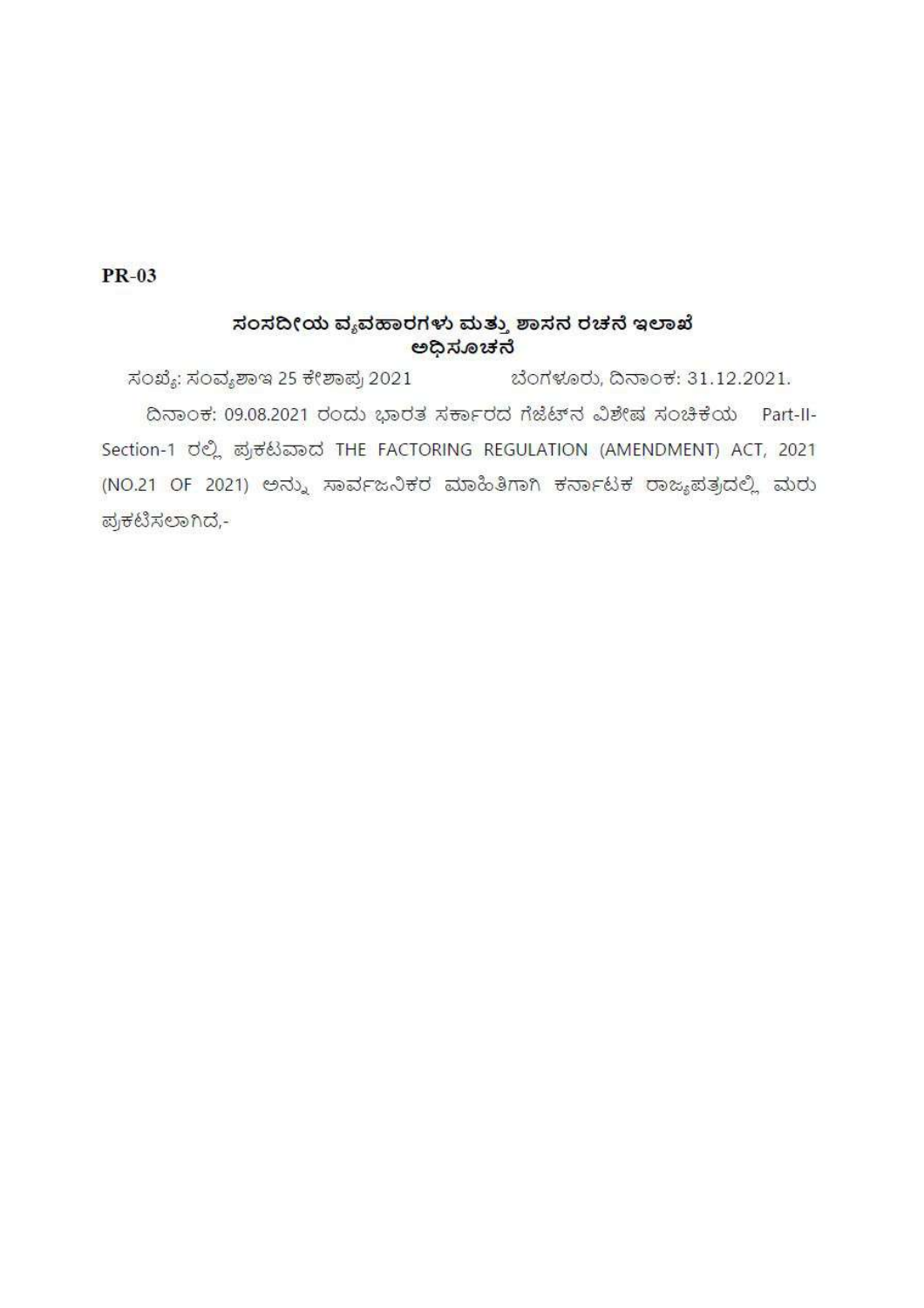

**PART 11 – SECISTERED NO. DL** (N)04/0007/2003-21<br> **PART 12 – SECTION 2008/2021-228831**<br> **PART 12 – SECTION 2021-228831**<br>
G-DL-E-09082021-228831<br>
EXTRAORDINARY<br>
WE EXTRAORDINARY<br>
WE EXTRAORDINARY<br>
WE EXTRAORDINARY<br>
WE THE

सी.जी.-डी.एल.-अ.-09082021-228831 CG-DL-E-09082021-228831

असाधारण

EXTRAORDINARY

भाग $II$  — खण्ड 1

प्राधिकार से प्रकाशित PUBLISHED BY AUTHORITY

lañ 33] ubZ fnYyh] lkseokj] vxLr 9] 2021@Jko.k 18] 1943 ¼'kd½ No. 33] NEW DELHI, MONDAY, AUGUST 9, 2021/SRAVANA 18, 1943 (SAKA)

इस भाग में भिन्न पृष्ठ संख्या दी जाती है जिससे कि यह अलग संकलन के रूप में रखा जा सके। Separate paging is given to this Part in order that it may be filed as a separate compilation. **CG-DL-E-09082021-228831**<br>
server<br> **EXTRAORDINARY**<br> **EXTRAORDINARY**<br> **EXTRAORDINARY**<br> **EVERIT II** — Section 1<br> **EVERIT III** — Section 1<br> **EVERIT III** — Section 1<br> **EVERIT IIII** – Section 1<br> **EVERIT IIIIIIIIIIIIIIIIIIIIII** 

## MINISTRY OF LAW AND JUSTICE (Legislative Department)

New Delhi, the 9th August, 2021/Sravana 18, 1943 (Saka)

The following Act of Parliament received the assent of the President on the

THE FACTORING REGULATION (AMENDMENT) ACT, 2021

NO. 21 OF 2021

[7th August, 2021.]

## An Act to amend the Factoring Regulation Act, 2011.

BE it enacted by Parliament in the Seventy-second Year of the Republic of India as follows:—

1. (1) This Act may be called the Factoring Regulation (Amendment) Act, 2021.

(2) It shall come into force on such date as the Central Government may, by notification in the Official Gazette, appoint.

of section 2.

Short title and commencement.

2. In section 2 of the Factoring Regulation Act, 2011 (hereinafter referred to as the Amendment 12 of 2012. principal Act),—

> $(i)$  in clause  $(a)$ , for the words commencing with "transfer by agreement" and ending with "outside India", the words "transfer by agreement to a factor of an undivided interest, in whole or in part, in the receivables of an assignor due from a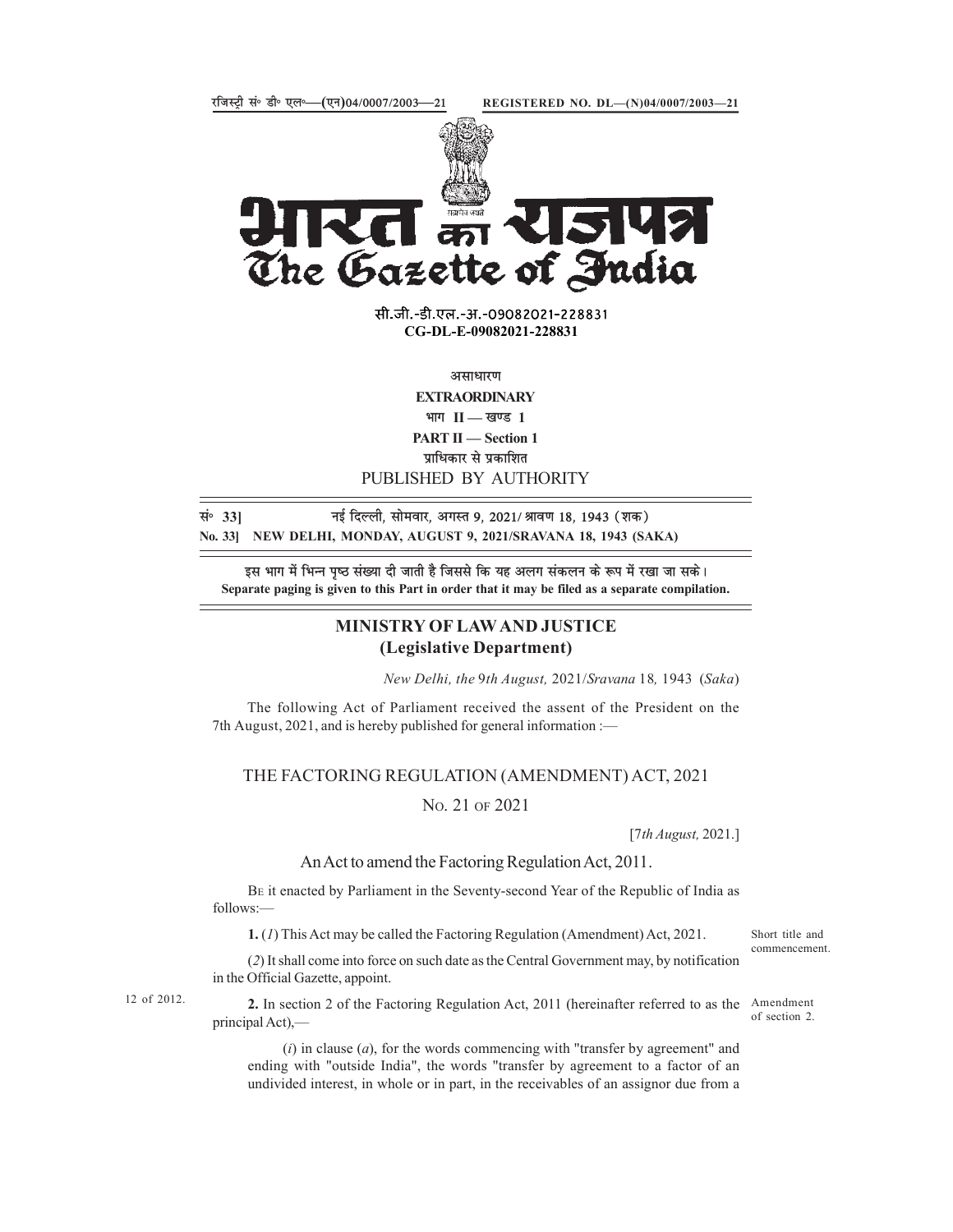2<br>
THE GAZETTE OF INDIA EXTRAORDINARY [PART II—<br>
debtor and includes such transfer where either the assignor or the debtor is situated or<br>
established outside India" shall be substituted;<br>
(i) in clause (j),—<br>
(c) in the debtor and includes such transfer where either the assignor or the debtor is situated or established outside India" shall be substituted;

 $(ii)$  in clause  $(i)$ ,—

(A) in the opening portion, for the words commencing with "acquisition of receivables" and ending with "any receivables but", the words "acquisition by way of assignment of receivables of assignor for a consideration for the purpose of collection of such receivables or for financing, whether by way of making loans or advances or otherwise, against such assignment, but" shall be substituted; (*ii*) in clause (*j*),—<br>
(*d*) in the opening portion, for the words commencing with "acquisition of<br>
receivables" and ending with "any receivables but", the words "acquisition by<br>
way of assigment of receivables of assi

 $(B)$  in sub-clause  $(i)$ , after the word "bank", the words "or a non-banking financial company" shall be inserted;

(iii) for clause  $(p)$ , the following clauses shall be substituted, namely:—

 $(p)$  "receivables" means the money owed by a debtor and not yet paid to the assignor for goods or services and includes payment of any sum, by whatever name called, required to be paid for the toll or for the use of any infrastructure facility or services;

(pa) "regulations" means regulations made by the Reserve Bank under this Act;';

 $(iv)$  after clause  $(s)$ , the following clause shall be inserted, namely:—

'(sa) "Trade Receivables Discounting System" means a payment system authorised by the Reserve Bank under section 7 of the Payment and Settlement receivables;'. Systems Act, 2007 for the purpose of facilitating financing of trade 51 of 2007.

of section 3.

of section 19

Amendment 3. In section 3 of the principal Act,—

(i) in sub-section (2), the proviso and the *Explanation* shall be omitted;

(ii) for sub-section (4), the following sub-section shall be substituted, namely:—

"(4) The Reserve Bank may grant the certificate of registration in such manner as may be specified by regulations.".

Amendment **4.** In section 19 of the principal Act,—

(i) for sub-section (*I*), the following sub-section shall be substituted, namely:—

 $''(1)$  Every factor shall register the particulars of every transaction of assignment of receivables in his favour with the Central Registry set-up under section 20 of the Securitisation and Reconstruction of Financial Assets and Enforcement of Security Interest Act, 2002, within such time from the date of 54 of 2002. such assignment, in such manner and subject to payment of such fee, as may be prescribed.";

(ii) after sub-section (1), the following sub-section shall be inserted, namely:—

 $''(1A)$  Where any trade receivables are financed through a Trade Receivables Discounting System, the particulars specified in sub-section (1) and sub-section (3) shall be filed with the Central Registry on behalf of the factor by the Trade Receivables Discounting System concerned, in such manner as may be specified by regulations.".

Insertion of new **5.** After section 31 of the principal Act, the following section shall be inserted, namely: section 31A.

regulations.

"31A. (1) The Reserve Bank may, by notification, make regulations consistent Power to make with this Act to carry out the provisions of this Act.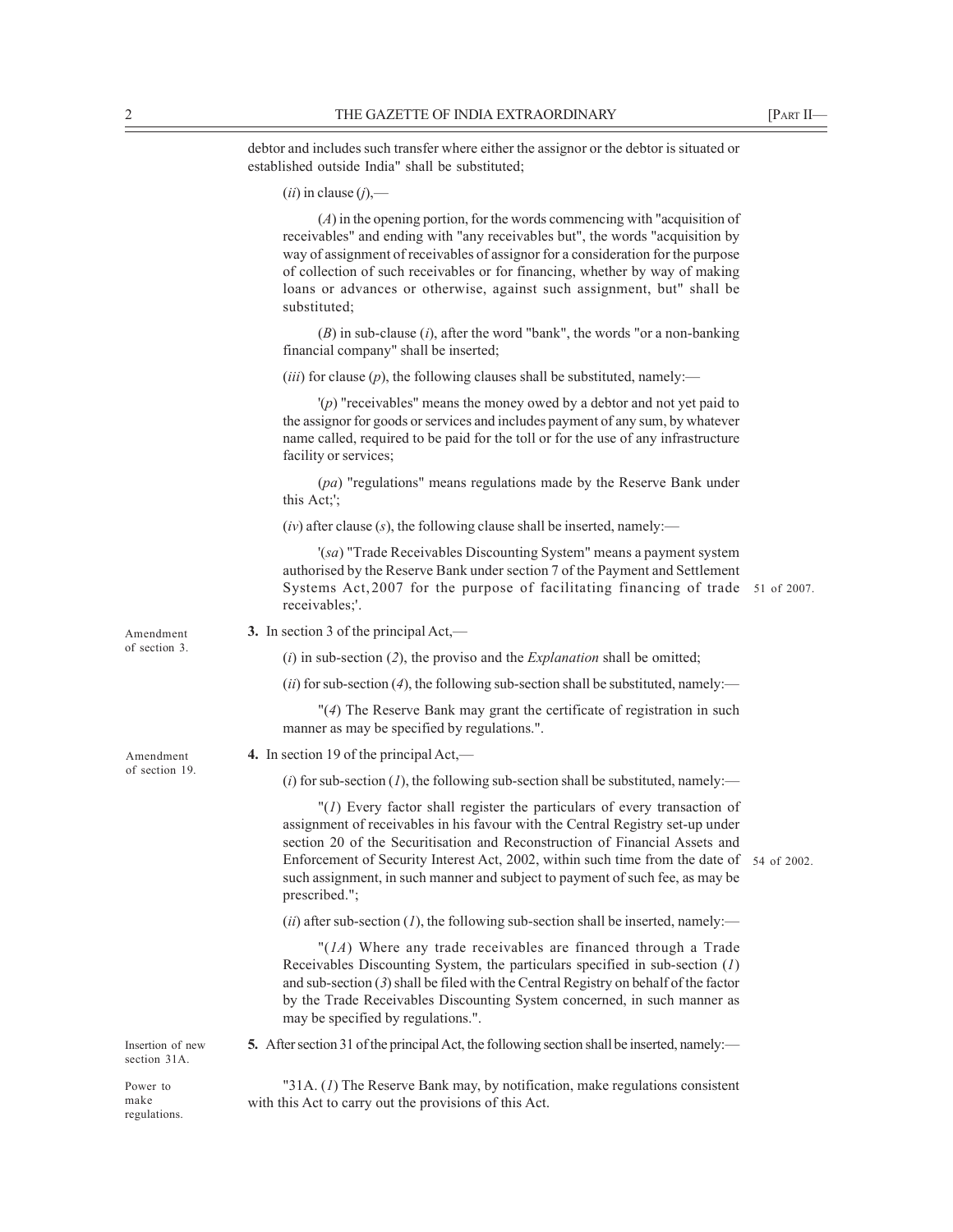SEC. 1] THE GAZETTE OF INDIA EXTRAORDINARY 3<br>
(2) In particular, and without prejudice to the generality of the foregoing power,<br>
such regulations may provide for all or any of the following matters, namely:—<br>
(a) the mann (2) In particular, and without prejudice to the generality of the foregoing power, such regulations may provide for all or any of the following matters, namely:—

(a) the manner of granting certificate of registration under sub-section  $(4)$ of section 3;

(b) the manner of filing of particulars of transactions with the Central Registry on behalf of factors under sub-section  $(1A)$  of section 19;

(c) any other matter which is required to be, or may be, specified by regulations.

(3) Every regulation shall, as soon as may be after it is made by the Reserve Bank, be forwarded to the Central Government and that Central Government shall cause a copy of the same to be laid before each House of Parliament, while it is in session, for a total period of thirty days which may be comprised in one session or in two or more successive sessions, and if, before the expiry of the session immediately following the session or the successive sessions aforesaid, both Houses agree in making any modification in the regulation, or both Houses agree that the regulation should not be made, the regulation shall, thereafter, have effect only in such modified form or be of no effect, as the case may be; so, however, that any such modification or annulment shall be without prejudice to the validity of anything previously done under that regulation.".

**6.** In section 32 of the principal Act, in sub-section  $(2)$ , in clause  $(a)$ , for the words Amendment of "the form and manner", the words "the time within which, the form and manner" shall be section 32. substituted.

and the second control of the second control of the second control of the second control of the second control

ANOOP KUMAR MENDIRATTA, Secretary to the Govt. of India.

UPLOADED BY THE MANAGER, GOVERNMENT OF INDIA PRESS, MINTO ROAD, NEW DELHI–110002 AND PUBLISHED BY THE CONTROLLER OF PUBLICATIONS, DELHI–110054.

MGIPMRND—656GI(S3)—09-08-2021.